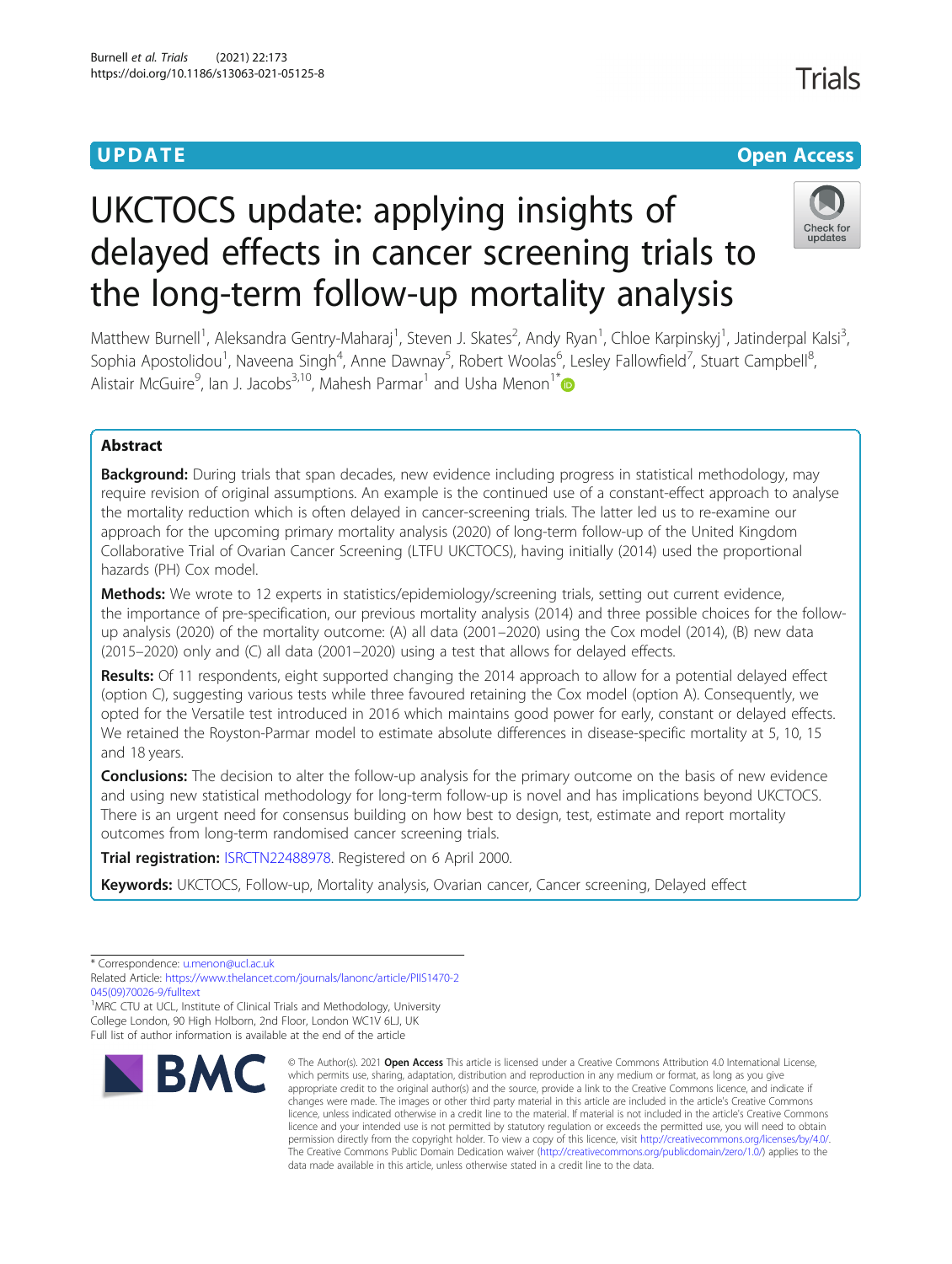#### Background

Randomised controlled trials (RCT) are the cornerstone of the evidence base for clinical management of millions of patients across the world. RCTs evaluating the mortality impact of cancer screening typically involve large numbers of participants followed up over many years, sometimes decades. The general rule in clinical trials is strict adherence to the statistical analysis plan specified prior to unblinding and analysis of outcome data. Sometimes, during continued long-term follow-up of these trials, new understanding based on evidence from other trials and new analytical methods may require reevaluation of the analysis plan.

One important example is the accumulating evidence in cancer-screening trials of a delay of several years before a mortality reduction is observed between the screen and control arms  $[1-3]$  $[1-3]$  $[1-3]$  $[1-3]$ . Almost all the cancerscreening trials, breast [\[4](#page-10-0)–[14\]](#page-10-0), prostate, colorectal, and lung [[15](#page-10-0)–[31](#page-10-0)] in their graphic representation of diseasespecific mortality over time have reported a delayed difference (if present) between screen and control arms (Table [1\)](#page-2-0). Most have an initial time window in the first several years after start of screening during which there is little or no mortality reduction, followed by one in which the reduction becomes evident [\[2](#page-10-0)]. These findings are in keeping with our understanding of how screening works. It reduces deaths by detecting cancers early, before they reach an incurable state. It is less likely to prevent cancer deaths occurring in the early years post randomisation as there is little chance to detect these cancers sufficiently early in their natural history. However, almost none of these cancer–screening trials have used analytical methods which formally allow for a non-constant effect (non-proportional hazards). All have described the screening effect using relatively simple methods, usually a single Poisson-based rate ratio (RR) [[4,](#page-10-0) [12,](#page-10-0) [24](#page-10-0), [30](#page-10-0), [34,](#page-11-0) [35\]](#page-11-0) or Cox model with a single hazard ratio (HR) estimate [\[18](#page-10-0), [22\]](#page-10-0). A single HR is only appropriate if the reduction in hazard rates is relatively immediate and constant over time. In screening trials, such estimates cannot reliably describe the changing effects of screening on mortality over time.

Alongside, new analytical methods have been developed for trials lacking treatment proportionality. Tests that combine evidence from more than one aspect of the data have gained popularity as a way to mitigate the effects of potential but unknown non-proportionality of hazards, although some may work best in a specific scenario. The "joint test" appears in simulations to be preferentially beneficial under late effects [[38,](#page-11-0) [39](#page-11-0)] whilst the "combined test" appears to be preferentially beneficial under early effects [\[40](#page-11-0), [41](#page-11-0)]. Another recent addition is the Versatile test  $[42]$  $[42]$ , which seeks to cover all bases by combining three (weighted) log-rank tests giving good power for the test under early effects, proportional hazards (PH) and late effects, respectively. These tests are likely better suited than the Cox model for analysis of outcomes which are non-proportional across the duration of a trial.

In the United Kingdom Collaborative Trial of Ovarian Cancer Screening (UKCTOCS) too, the initial mortality analysis in 2014 used a PH Cox model and reported an average mortality reduction estimate. However, given the growing external evidence, there have been extensive discussions within the UKCTOCS trial committees to ensure the outcome data is analysed appropriately. We believe that this issue will be important for any longterm cancer screening trial. The Cox model, while valid, could be viewed as restrictive and failing to utilise the most appropriate analytical approach, given the delayed mortality reductions seen in many screening trials across a range of cancers (Table [1](#page-2-0)) [[14,](#page-10-0) [17](#page-10-0), [24,](#page-10-0) [31](#page-10-0)]. Furthermore, retention of the Cox model based on prespecification may result in suboptimal interpretation of UKCTOCS data and therefore an abrogation of our responsibility to the huge collective investment by the trial volunteers, the funding agencies, charities, the National Health Service (NHS), researchers and most importantly women who develop ovarian cancer in the future. This is balanced by a concern that changes to the 2014 analysis plan could be controversial and lead to criticism of cherry-picking methodology that gives the "best" test result.

Many trialists may face similar dilemmas, when new evidence suggests that trial design, conduct or analysis may need to be amended. Decisions are often made by the Trial Management Committee (TMC) with input from independent oversight bodies such as a Trial Steering (TSC) or Scientific Advisory (SAC) Committees. We report on the process we undertook in UKC-TOCS to re-examine our approach for the upcoming analysis (2020) of the primary mortality outcome at the end of extended follow-up and how we addressed the issue of delayed effects.

#### Methods

Between 2001 and 2005, 202,638 postmenopausal women aged 50–74 were recruited to UKCTOCS. They were randomised to screening using a longitudinal serum CA125 algorithm (multimodal group, MMS, 50, 640), transvaginal ultrasound (ultrasound group, USS, 50,639) or no screening (control group, C, 101,279) as described previously [\[43](#page-11-0)–[45\]](#page-11-0). Women in the screen groups underwent screening until the end of 2011 and received a median of nine annual screens. At median follow-up of 11.1 years (administrative censorship 31 Dec 2014), a higher proportion of women were diagnosed with low-volume (stages I, II and IIIa) tubo-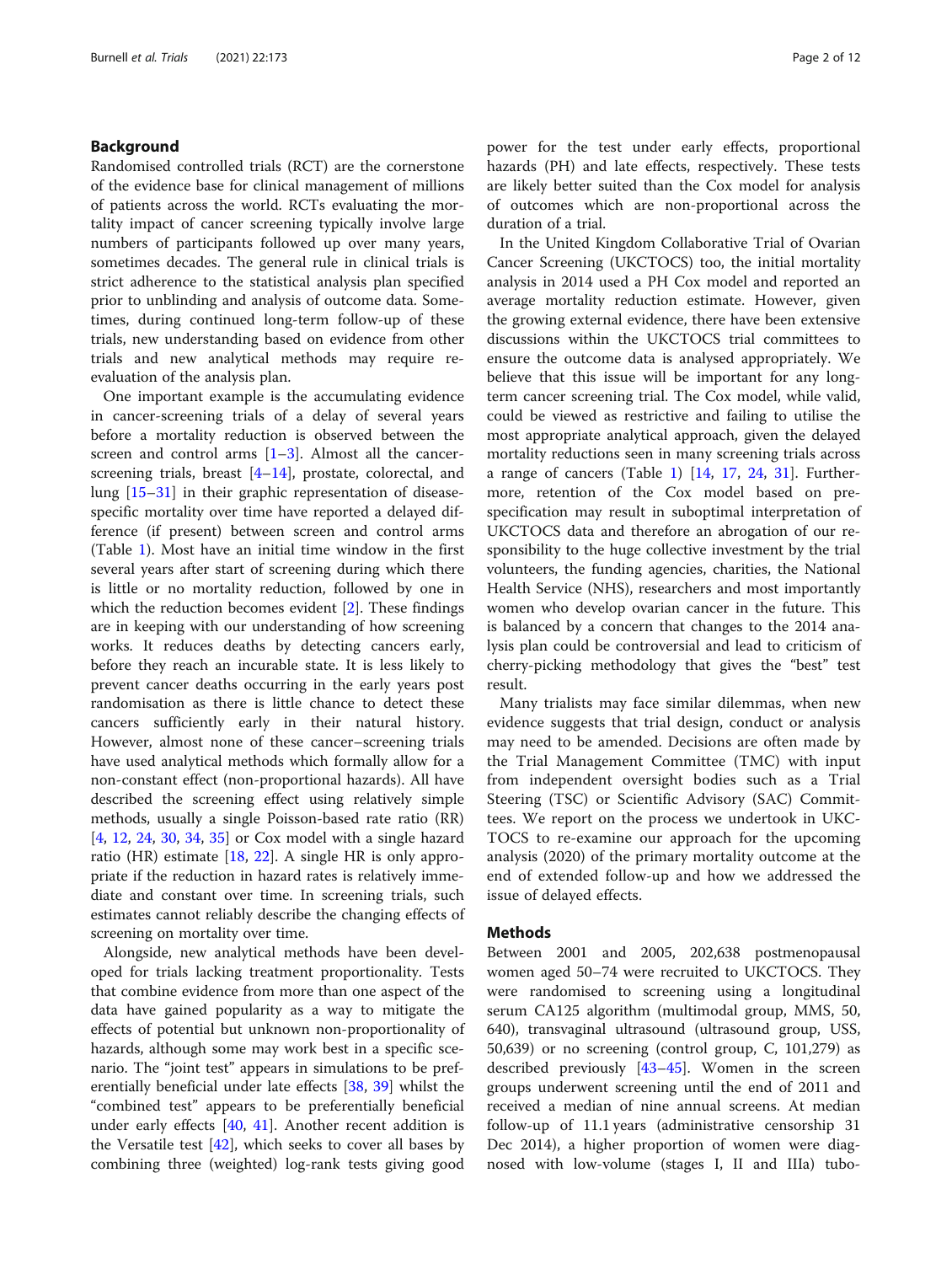<span id="page-2-0"></span>

| Trial name     | Disease<br>area   | Country                 | participants<br>Number of             | Recruitment<br>period | Number of<br>screens                | Screening<br>period | Censorship<br>date | Median FU<br>from                                                | Original analysis                                                                                              |                                                                            | LTFU analysis                                                                       |                                                                       | No of years<br>from                                               |
|----------------|-------------------|-------------------------|---------------------------------------|-----------------------|-------------------------------------|---------------------|--------------------|------------------------------------------------------------------|----------------------------------------------------------------------------------------------------------------|----------------------------------------------------------------------------|-------------------------------------------------------------------------------------|-----------------------------------------------------------------------|-------------------------------------------------------------------|
|                |                   |                         |                                       |                       |                                     |                     |                    | randomisation                                                    | methodology<br><b>Statistical</b><br>analysis                                                                  | reduction<br>mortality<br>(95%C)<br>Final                                  | methodology<br>(if different)<br>Statistical<br>analysis                            | reduction<br>mortality<br>(95%C)<br>Final                             | randomisation<br>to mortality<br>reduction*                       |
| Two county     | Breast            | Sweden                  | 162,981                               | 1977                  | 4                                   | 1977-1984           | end 1984           | years? LTFU)<br>$(mean)$ (29<br>5.93 years                       | county and age<br>stratified by<br>techniques<br>Haenszel"<br>"Mantel-                                         | $C$ reported; $p$<br>$RR = 0.69$ (no<br>$= 0.013$                          | andomisation<br>robust SEs for<br>regression,<br>Negative<br>binomial<br>cluster    | $p = 0.0001$<br>$0.56 - 0.84$ ;<br>$RR = 0.69$<br>(95% CI             | $~\sim$ 4 years (Figure<br>$1)$ [14]                              |
| Malmo          | Breast            | Sweden                  | 42,283                                | 1976-1978             | $\sqrt{2}$                          | 1976-1986           | end 1987           | 8.8 years<br>(mean)                                              | (RR), test based<br>Relative risk<br>$\overline{\cup}$                                                         | (95% CI 0.74-<br>$RR = 1.29$<br>2.25)                                      |                                                                                     |                                                                       | effect (no figure<br>in analysis time)<br>[32]<br>No screening    |
| Gothenburg     | Breast            | Sweden                  | 51,611                                | 1982-1984             | $4 - 5$                             | 1982-1991           | end 1996           | 11.8 years<br>(mean) $(\sim 14$<br>years LTFU)                   | regression. Test<br>Likelihood ratio<br>RR, Poisson<br>based on                                                | $RR = 0.56$<br>(95% CI 0.31-<br>$0.99; p =$<br>0.046                       | birth cohort<br>adjusted for<br>RR, Poisson<br>regression                           | $0.58 - 1.08$ ;<br>$RR = 0.79$<br>$p = 0.14$<br>(95% CI               | $\sim$ 0 years (Figure<br>1) [5]                                  |
| Edinburgh      | Breast            | $\leq$                  | 54,654                                | 1978-1985             | (depending<br>on cohort)<br>$2 - 4$ | 1978-1988           | 1992               | (mean) LTFU)<br>$\sim$ 9 years? 10<br>$(12.8$ years<br>years max | randomisation<br>and stratified<br>modified for<br>by age. ITT<br>regression<br>Logistic<br>cluster            | 1.11) [RR with<br>(95% CI 0.61-<br>regression?]<br>$RR = 0.82$<br>logistic | Same                                                                                | $0.70 - 1.06$<br>$RR = 0.87$<br>(95% CI                               | ~6years (Figure<br>$2)$ [33]                                      |
| UK Age Trial   | Breast            | $\leq$                  | 160,921                               | 1991-1997             | $\sim$                              | $-1991 -$<br>2004?  | end 2004           | 10.7 years (17.7<br>years LTFU)                                  | RRs, no detail.<br>È                                                                                           | $1.04; p = 0.11$<br>(95% CI 0.66-<br>$RR = 0.83$                           | (presumably as<br>regression<br>Poisson<br>before).                                 | 1.04; no $p$<br>0.88 (95%<br>$C10.74-$<br>value)<br>$R =$             | $\sim$ 3 years (Figure<br>$2)$ [34]                               |
| ERSPC          | Prostate          | Europe (7<br>countries) | the core age<br>162,387 (in<br>group) | 1991-2003             | up to 3?                            | 1991-2003           | end 2006           | 9.0 years (13<br>years LTFU)                                     | mortality ratio<br>age group. ITT<br>by centre and<br>(RR), stratified<br>regression to<br>estimate<br>Poisson | $0.65 - 0.98;$<br>$RR = 0.80$<br>$p = 0.04$ ).<br>(95% CI                  | Same                                                                                | $0.69 - 0.91$ ;<br>$p = 0.001$<br>$RR = 0.79$<br>(95% CI              | $\sim$ 7 years (Figure<br>$2)$ [31]                               |
| SCORE          | Colorectal Italy  |                         | 34,292                                | 1995-1999             |                                     | 1995-<br>1999?      | 2006?              | 11.4 years                                                       | mortality rates<br>RRs based on<br>distribution).<br>(Poisson<br>average<br>E                                  | (95% CI 0.56<br>$RR = 0.78$<br>to $1.08$ )                                 |                                                                                     |                                                                       | (Figuré 2c) [35]<br>$\sim$ 5-6 years                              |
| <b>NORCCAP</b> | Colorectal Norway |                         | 98,792                                | 1999-2001             |                                     | 1999-2001           | end 2011           | 10.9 years (14.2<br>years LTFU<br>(mean))                        | HRs from Cox<br>adjusted for<br>age. ITT<br>model,                                                             | (95% CI, 0.56-<br>$0.94; p = 0.02$<br>$HR = 0.73$                          | Same, except<br>analysis now<br>estimates for<br>has separate<br>men and<br>primary | Men $HR =$<br>0.63 (95%<br>Women<br>$HR = 1.01$<br>$C10.47-$<br>0.83) | $\sim$ 5-9 years ( $\sim$ 3<br>(Figure 2c) [21]<br>years for men) |

Table 1 Summary of mortality analyses of randomised controlled cancer-screening trials Table 1 Summary of mortality analyses of randomised controlled cancer-screening trials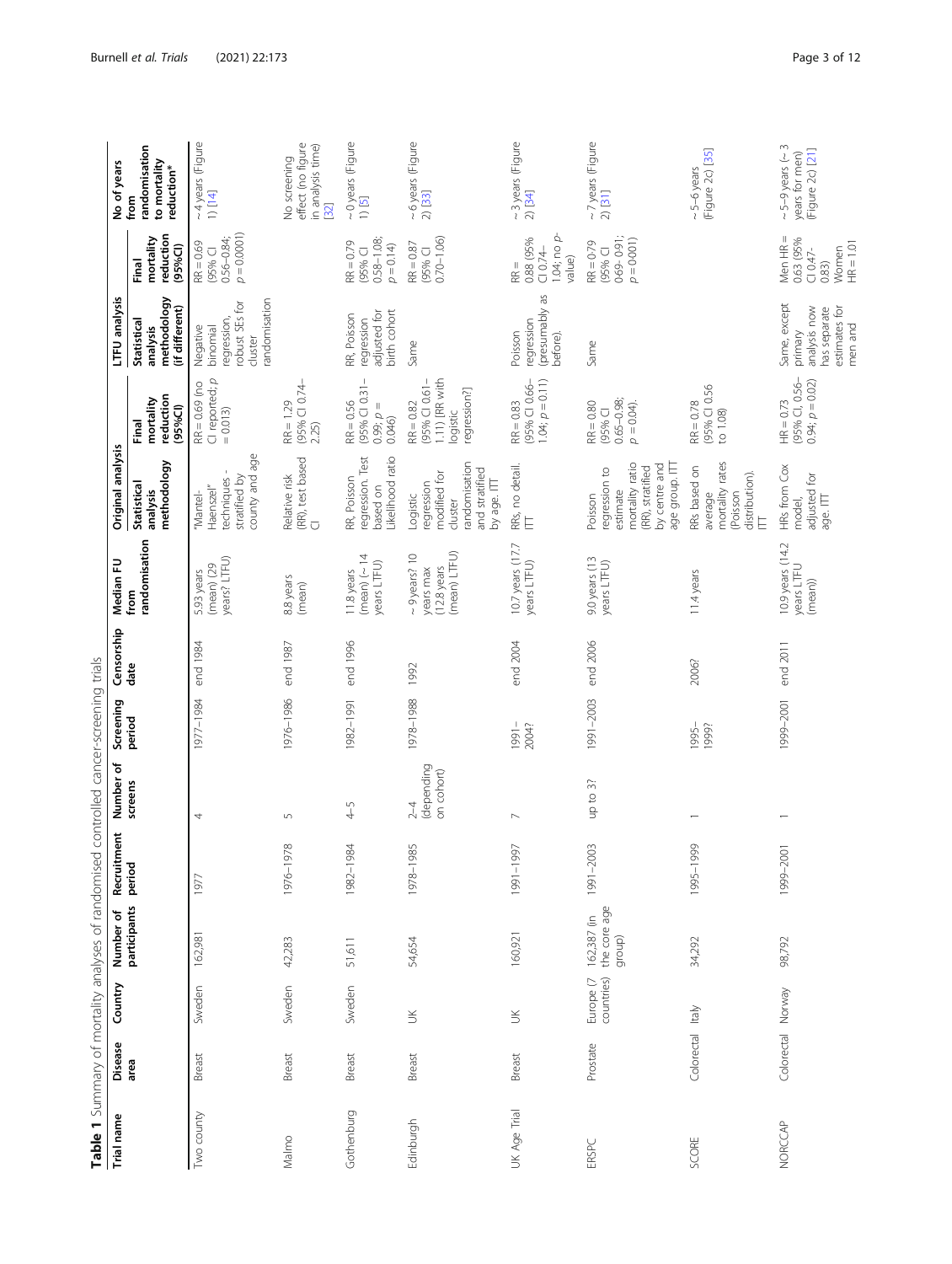| Trial name | Disease    | Country    | Number of           | Recruitment | Number of | Screening      | Censorship  | Median FU                        | Original analysis                                                                                                                                              |                                                                                                                                                | LTFU analysis                                                                       |                                            | No of years                                         |
|------------|------------|------------|---------------------|-------------|-----------|----------------|-------------|----------------------------------|----------------------------------------------------------------------------------------------------------------------------------------------------------------|------------------------------------------------------------------------------------------------------------------------------------------------|-------------------------------------------------------------------------------------|--------------------------------------------|-----------------------------------------------------|
|            | area       |            | participants period |             | screens   | period         | date        | randomisation<br>from            | methodology<br><b>Statistical</b><br>analysis                                                                                                                  | reduction<br>mortality<br>(95%C)<br>Final                                                                                                      | methodology<br>(if different)<br><b>Statistical</b><br>analysis                     | reduction<br>mortality<br>(95%C1)<br>Final | randomisation<br>to mortality<br>reduction*<br>from |
|            |            |            |                     |             |           |                |             |                                  |                                                                                                                                                                |                                                                                                                                                | women                                                                               | $C10.77-$<br>(95%<br>1.33)                 |                                                     |
| PLCO       | Prostate   | JSA        | 76,693              | 1993-2001   | $4 - 6$   | 1993-<br>2005? | 2008        | 11.5 years (14.8)<br>years LTFU) | distribution. ITT.<br>No mention of<br>RRs assuming<br><b>WLR</b> test and<br>subsequently<br>no p value<br>Poisson<br>given                                   | (95% CI 0.75<br>$RR = 1.13$<br>to 1.70)                                                                                                        | Same                                                                                | $0.87 - 1.24$<br>$RR = 1.04$<br>(95% Cl    | effect (Figure 1)<br>no screening<br>[26]           |
| PLCO       | Lung       | USA        | 154,901             | 1993-2001   | 4         | 2005?<br>1993- | end 2009    | 11.9 years                       | Adjusted p for<br>RRs assuming<br>(interim). No<br>distribution.<br>mention of<br>calculated<br>sequential<br>analyses<br>Poisson<br>how p                     | (95% CI, 0.87-<br>$1.22; p = 0.48$<br>$RR = 0.99$                                                                                              |                                                                                     |                                            | no screening<br>figure) [20]<br>effect (no          |
| PLCO       | Colorectal | <b>ASU</b> | 154,900             | 1993-2001   | $\sim$    | 1993-2004      | end 2009    | 11.9 years (15.8)<br>years)      | Weighted (0,1)<br>Adjusted p for<br>RRs assuming<br>LR test with<br>distribution.<br>sequential<br>(interim)<br>analyses<br>Poisson                            | (95% CI 0.63<br>to 0.87; $p <$<br>$RR = 0.74$<br>0.001)                                                                                        | Same for RRs<br>test/p-value<br>notably no<br>though                                | 0.75 (95%<br>$C10.66-$<br>$RR =$<br>0.85)  | $\sim$ 3 years (Figure<br>2a) [36]                  |
| PLCO       | Ovarian    | USA        | 78,216              | 1993-2001   | $^{4-6}$  | 1993-<br>2005? | 28 Feb 2010 | 12.4 years (14.8)<br>years LTFU) | sided) with RRs<br>Weighted (0,1)<br>lyses (interim)<br>LR test (one-<br>quential ana-<br>value for se-<br>distribution.<br>Adjusted p-<br>assuming<br>Poisson | (95% CI, 0.82-<br>was 1-sided?<br>adjusted. No<br>because test<br>sequentially<br>$RR = 1.18$<br>reported<br>possibly<br>p value<br>$1.71)$ CI | (also added a<br>Same for RRs<br>test/p-value<br>Cox model)<br>notably no<br>though | $0.87 - 1.24$<br>$RR = 1.04$<br>(95% CI    | effect (Figure 1)<br>[37]<br>no screening           |
| NLST       | Lung       | <b>ASU</b> | 53,454              | 2002-2004   | $\sim$    | 2002-2007      | end 2009    | 5.4 years<br>(mean)              | Adjusted p for<br>RRs assuming<br>distribution.<br>sequential<br>analyses.<br>Poisson                                                                          | (95% CI 0.73-<br>$RR = 0.80$<br>$0.93; P =$<br>0.004                                                                                           |                                                                                     |                                            | (Figure 1B) [24]<br>$\sim$ 1.5 years                |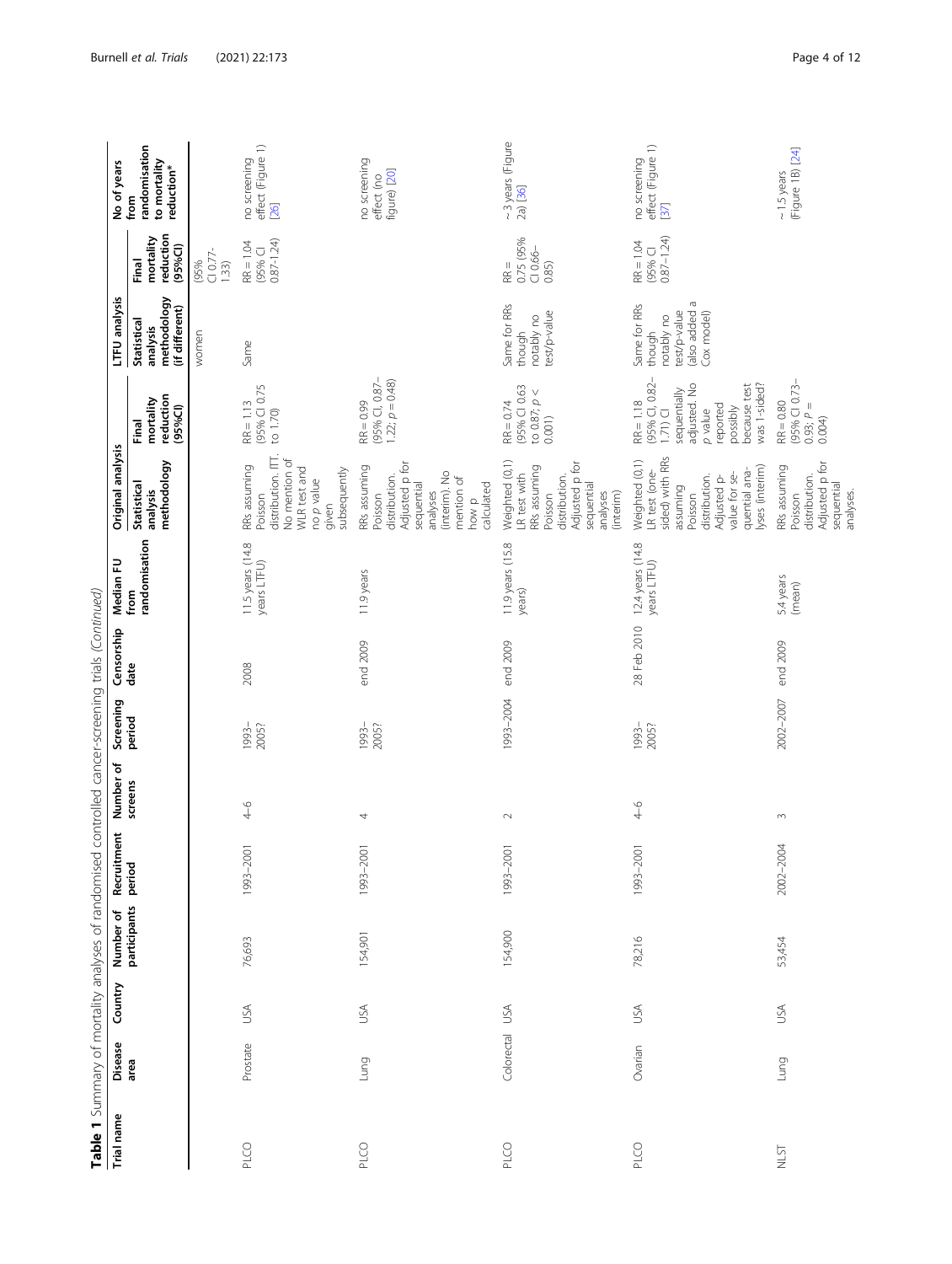| Trial name                                                        |               |        | Disease Country Number of Recruitm |           | ient Number of Screening Censorship Median FU<br>screens period date from |                    |                                  |                                             | Original analysis                                |                                                  | TFU analysis                                                       |                                                         | No of years<br>from                         |
|-------------------------------------------------------------------|---------------|--------|------------------------------------|-----------|---------------------------------------------------------------------------|--------------------|----------------------------------|---------------------------------------------|--------------------------------------------------|--------------------------------------------------|--------------------------------------------------------------------|---------------------------------------------------------|---------------------------------------------|
|                                                                   | area          |        | participants period                |           |                                                                           | period             |                                  | randomisation                               | methodology reduction<br>Statistical<br>analysis | mortality<br>(95%C)<br>Final                     | methodology reduction<br>(if different)<br>Statistical<br>analysis | mortality<br>(95%Cl)<br>Final                           | randomisation<br>to mortality<br>reduction* |
|                                                                   |               |        |                                    |           |                                                                           |                    |                                  |                                             | Weighted                                         |                                                  |                                                                    |                                                         |                                             |
| Sigmoidoscopy<br>Screening Trial<br>JK Flexible<br><b>UKFSST)</b> | Colorectal UK |        | 170034                             | 1994-1999 |                                                                           |                    | 1994-1999 31 Dec 2014 17-1 years |                                             | HRs from Cox<br>model. ITT                       | (95% CI 0.59-<br>$HR = 0.69$<br>0.82; p < 0.0001 | Same                                                               | $HR = 0.59$<br>(95%<br>Cl 0.49-<br>0.70                 | ~3 years (Figure<br>1G) [17]                |
| National Breast<br>Study (CNBSS)<br>Screening<br>Canadian         | Breast        | Canada | 50,430                             | 1980-1985 |                                                                           | 1980-1985 end 1991 |                                  | years LTFU)<br>$(mean)$ $(25)$<br>8.5 years | difference of<br>proportions<br>r test on        | $(95\% \text{ C}1 0.84 - 2.21)$<br>$RR = 1.36$   | Cox PH <sub>S</sub><br>model                                       | $HR = 0.99$<br>$0.88 - 1.12$ ;<br>(95% CI<br>$p = 0.87$ | no screening<br>effect (Figure 3)<br>[11]   |
|                                                                   |               |        |                                    |           |                                                                           | :<br>:             | $\ddot{ }$                       |                                             |                                                  |                                                  |                                                                    |                                                         |                                             |

Table 1 Summary of mortality analyses of randomised controlled cancer-screening trials (Continued) Table 1 Summary of mortality analyses of randomised controlled cancer-screening trials (Continued) \*Estimate of mortality curve separation comes from visual inspection of appropriate published mortality plot if provided. The Figure number and paper reference are given to allow the reader to make<br>their own judgement<br>FU \*Estimate of mortality curve separation comes from visual inspection of appropriate published mortality plot if provided. The Figure number and paper reference are given to allow the reader to make their own judgement

FU follow-up, LTFU long-term follow-up, RR rate ratio, HR hazard ratio, ITT intention to treat analysis, LR log-rank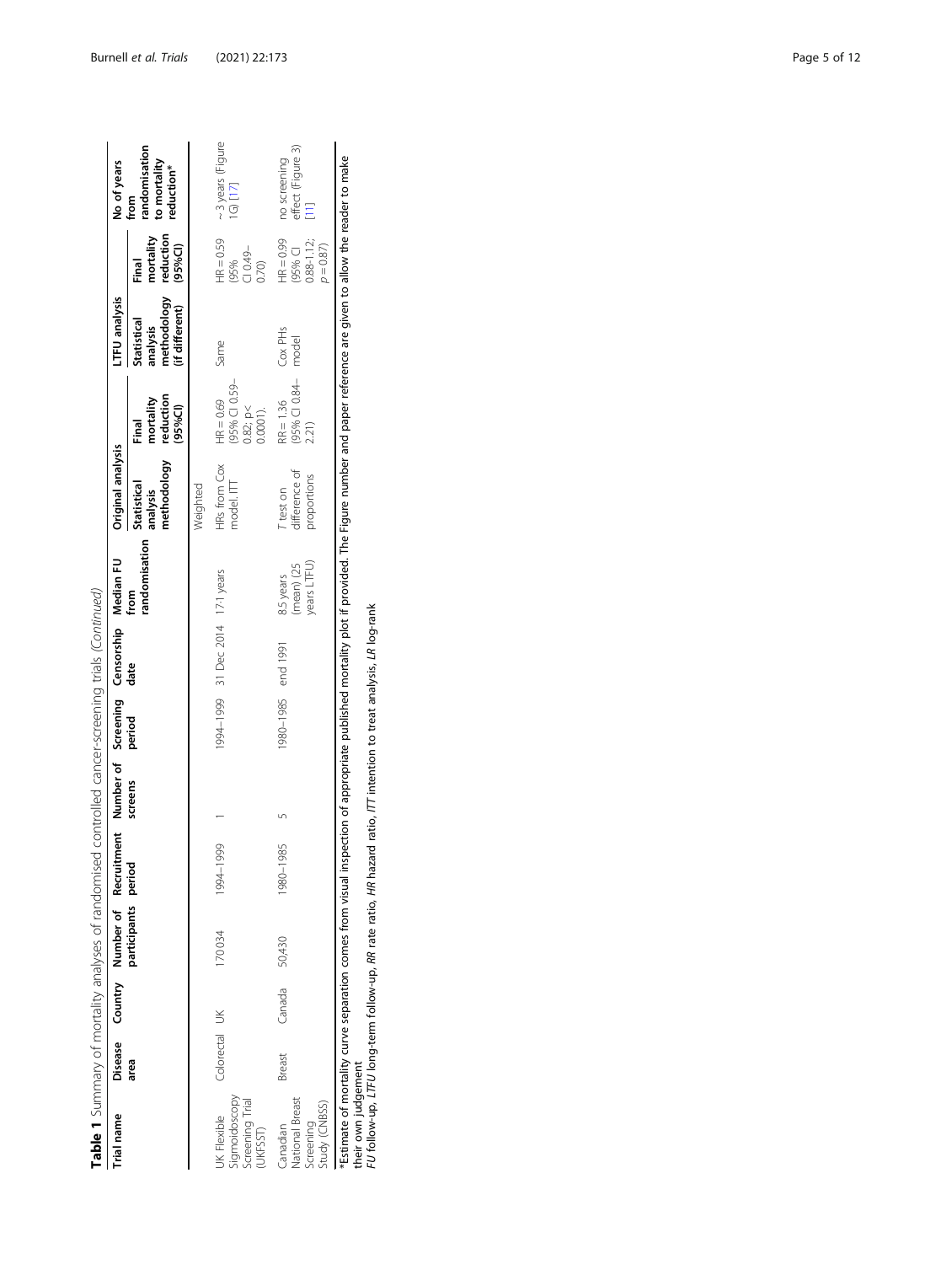<span id="page-5-0"></span>ovarian cancer in the MMS (40%;  $p < 0.0001$ ) compared to the C (26%) group. The Cox model indicated a trend to mortality reduction in favour of MMS (HR 0.85; 95% CI 0.70–1.03,  $p = 0.10$  and USS (HR 0.89; 95% CI 0.73–1.07,  $p = 0.21$ ), which was not statistically significant at the 5% level. A Royston-Parmar (RP) flexible parametric model showed that HR varied over time. In the MMS group, it was 0.92 (95% CI 0.69–1.20) in years 0–7 and 0.77 (95% CI 0.54–0.99) in years 7–14. In the USS group, it was 0.98 (95% CI 0.74–1.27) in years 0–7 and 0.79 (95% CI 0.58–1.02) in years 7–14 [\[43\]](#page-11-0). Followup was extended to 30 June 2020 to assess the long-term mortality impact (LTFU UKCTOCS) [[43,](#page-11-0) [46](#page-11-0)]. Final receipt of death data from the registries is anticipated by the end of September 2020, with unblinding and analysis planned for November 2020.

To ensure independent input into our statistical conundrum, the TMC proposed seeking the views of a broad panel of international experts with statistical and screening trial expertise who had not been involved in any aspect of UKCTOCS. The process was developed through detailed discussions with the independent members of the TSC. In September 2019, 12 experts (Table 2) were approached by the Trial Statistician for advice. They were sent a letter briefly describing UKCTOCS together with a summary of the current evidence from other cancer-screening trials, importance of prespecification and our 2014 mortality analysis results. Three potential options for the primary analysis of the extended follow-up data developed with the TSC were described sequentially, each including possible pros and cons, in a neutral manner. These were:

- A) Analyse all outcome data (2001–2020) using the PH Cox model of the original UKCTOCS analysis, representing the pre-specification viewpoint.
- B) Analyse only the outcomes that occurred since the original censorship (31 December 2014), either assuming PH or not, to address the view that data should not be re-used, without formal statistical accommodation for multiple analyses.
- C) Model all outcome data using a method of analysis and model that allows for a late effect of screening on mortality and reflects current understanding of cancer-screening trials—a pragmatic evidential approach. The specific model suggested for (C) was the RP model [\[47\]](#page-11-0) as it had been used as a secondary analysis method for the 2014 analysis [\[43\]](#page-11-0).

Experts were asked to critique and state a preference or suggest another option (Supplementary Materials [1](#page-9-0)). Results were collated and summarised based on (1) indicated choice of A, B, C or other and (2) pertinent comments provided.

#### Results

In total, 12 individuals were contacted from the UK (5), the USA (5), Canada (1) and Belgium (1) and 11 responded (see acknowledgement). Their anonymised responses can be found in Table 2 and Supplementary Table [1.](#page-9-0)

Eight (73%) of the 11 experts recommended changing the pre-specified analysis to one that more appropriately allows for a delayed effect (Table 2). EX4 was not troubled by the shift from a pre hoc to post hoc decision—

Table 2 Summary of experts' choices and their additional suggestions if not in concordance with A, B or C

|                 | <b>Expert Expertise</b>                               | Choice             | <b>Additional suggestions</b>                                                                                             |
|-----------------|-------------------------------------------------------|--------------------|---------------------------------------------------------------------------------------------------------------------------|
| EX1             | Biostatistics, public health                          | A                  | Suggests only include cancers diagnosed from period of intervention.                                                      |
| EX <sub>2</sub> | Biostatistics, clinical trials and<br>cancer research | A                  |                                                                                                                           |
| EX3             | <b>Statistics</b>                                     | Α                  | Ticked "alternative" but suggested hybrid of A for testing and C for estimation—<br>interpreted as A                      |
| EX4             | Cancer epidemiology, prevention<br>and screening      | Change<br>analysis | Suggested "number needed to screen".                                                                                      |
| EX5             | Biostatistics, cancer epidemiology                    | Change<br>analysis | Did not complete form but indicated choice by email, test based on difference of<br>restricted mean survival time (RMST). |
| EX6             | Biostatistics and epidemiology                        | Change<br>analysis | Suggested splitting data into yearly bins and assess HR in each, possibly with smoothing.<br>Avoid single HR.             |
| EX7             | Biostatistics, clinical trials and<br>cancer research | C                  | Did not complete form but indicated choice by email. Prefers more parsimonious model<br>with interpretable parameters.    |
| EX8             | Biostatistics, clinical trials                        |                    |                                                                                                                           |
| EX9             | Biostatistics, public health                          | C                  | Prefers more parsimonious model with interpretable parameters.                                                            |
| EX10            | Cancer epidemiology, public health C                  |                    | Also suggests "versatile weighted log-rank test"                                                                          |
| EX11            | Statistics, public policy                             |                    |                                                                                                                           |
| <b>EX12</b>     | <b>Biostatistics</b>                                  |                    | Did not respond within timeframe                                                                                          |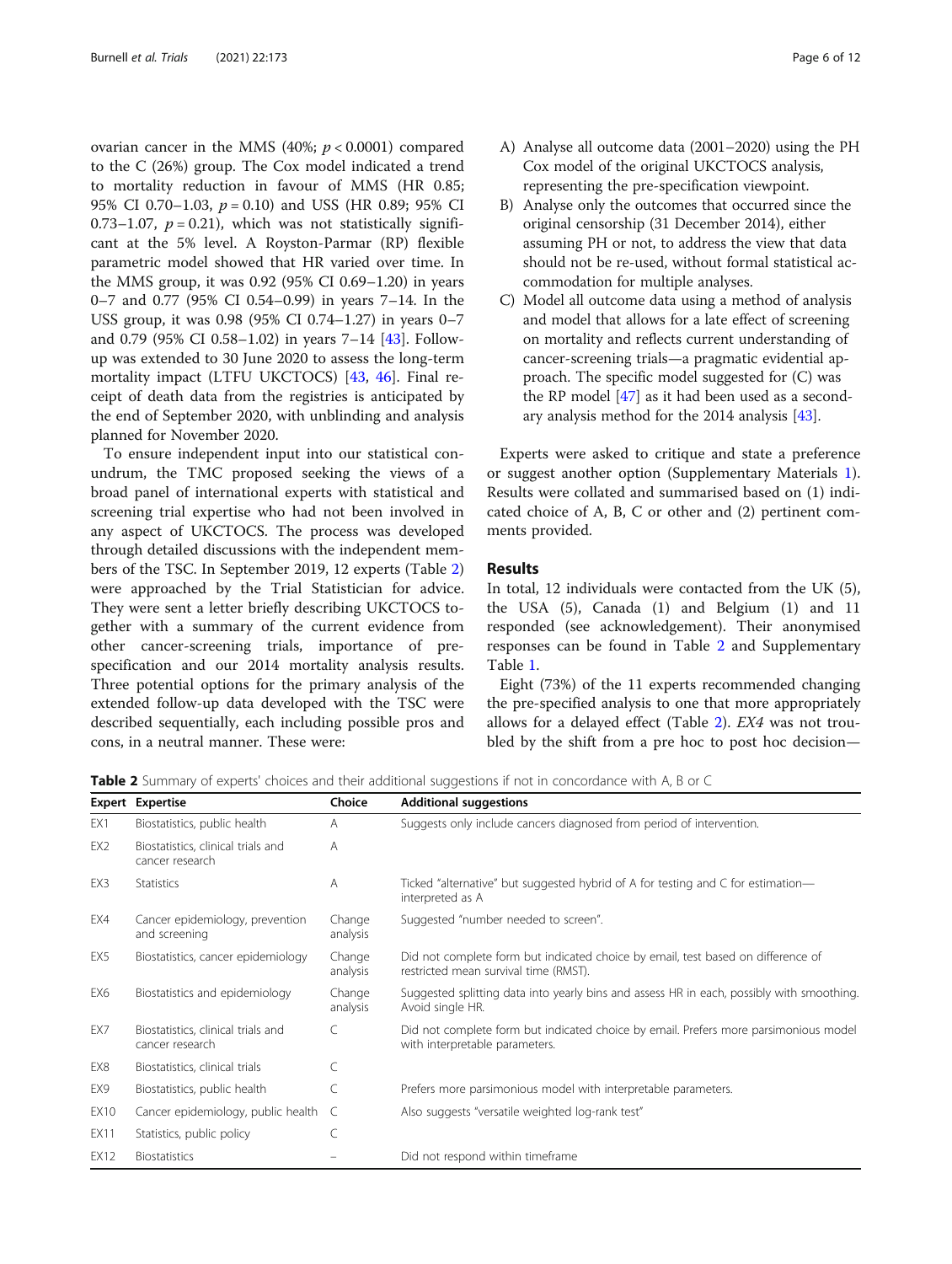"reason" should have a role in science. Similarly, EX8 argued "a conclusion should be reached based on a proper consideration of the full evidence" and use scientific principles—"full information from data should be extracted". Indeed, rather than viewing it as "data-dredging" or "changing the endpoint", EX8 described this approach as just "using common sense". EX9 felt the lack of (complete) pre-specification a weakness, but not "a violation of good scientific principles". For "a major and definitive screening trial ….. such regulatory constraints should not be the primary consideration" but instead "approximating the truth as well as possible". EX11 was not persuaded by the pre-specification argument and claimed keeping a plan that is less preferable "turns research rules into an irrational, mindless, and restricting obsession with methodological procedure"; "rules have a purpose, but when the higher priority is understanding phenomena in a reasoned disciplined way… then a compelling argument can be made to deviate from them". EX11 stated that no screening trial has shown an immediate effect and appealed to the common sense of the scientific audience; "we can discern the difference in attempts by a study team to game the analysis to gain statistical significance, from a good faith effort to apply a statistical technique that is more appropriate for the data". Different screening trials will have different results and delayed effects, all dependent on differing facets of trial design and the cancer itself, the effects of which are largely unknown until we do the study. "Point is, we are still learning how to design and analyse RCT screening trial data."

Three of the eleven (EX2, EX3, EX1) believed that we should retain the initial analysis approach (option A). This was based on the pre-specification argument— "avoids the appearance of trying to get a significant result by changing the test" (EX2), "maintains credibility in the scientific community"  $(EX3)$ , "most likely to be accepted as valid by the cancer research and policy community" (*EX1*). However, *EX1* did suggest modifying the pre-specified plan to limit analysis to only cancers diagnosed within the screening period.

Of the eight who suggested changing the pre-specified analysis, five (EX7, EX8, EX9, EX10 and EX11) explicitly selected approach C (using all acquired outcome data and a model that allows for delayed effects). While there were positive comments about the suggested RP model (credibility due to pre-specification EX7, informative of the screening effect over time EX9), none gave a clear endorsement of this approach. The main reason was interpretability ( $EX7$ ,  $EX9$ ,  $EX4$ ,  $EX6$ ).  $EX10$  noted that power was little studied under various "flavours" of non-PHs, and suggested separating testing from estimation, opting for a versatile weighted log-rank test for the former. EX4 and EX6 formally indicated an alternative

option. EX6's preference was for dividing the data into yearly bins and estimating the HR in each, possibly with some smoothing. EX6 argued extensively we should avoid a single HR estimate, which will provide "a very blurred, incomplete and misleading picture of how much/little good screening did for the 100,000 participants screened, or of how much future women might expect from a screening regimen based on these screening tools." EX4 stated that the number needed to screen was the most suitable measure for a screening study. EX5 recommended a test based on the difference of restricted mean survival times (RMST) which "does not need any modelling and the results can be interpreted easily clinically".

None of the 11 responders chose approach B. This was mainly because it did not use the full dataset. In addition, there were concerns that it could lead to "unfavourable early results" (important data) being censored  $(EX11)$  and a "disconnected" HR  $(EX6)$ .

Based on the feedback, we decided to change the primary analysis test for LTFU UKCTOCS. Table [3](#page-7-0) summarises the major pros and cons of available approaches to dealing with non-PH in terms of tests. We used two main criteria to choose the specific test $-(1)$  minimal a priori specification on the specific form of the mortality difference over time (2) able to accommodate delayed effects while maintaining good power in a variety of potential scenarios. Based on these criteria, we opted for the Versatile test  $[16]$  $[16]$ , suggested by *EX10*. The RP model was retained to estimate absolute differences in diseasespecific mortality at 5, 10, 15 and 18 (our estimate of the upper limit of reliable follow-up given administrative censorship on 30 June 2020) years. Options A and B were included as secondary analyses of the primary mortality outcome. These amendments were incorporated into the statistical analysis plan (20 February 2020), which was endorsed by the independent TSC.

#### **Discussion**

Given the now large body of evidence of a delay in mortality reduction in long-term cancer-screening randomised trials, and the majority view of independent statistical, epidemiological and screening trial experts, we altered the approach for our primary mortality analysis for the LTFU from that used for our 2014 analysis. The new approach allows for a delayed effect in contrast to our previous analysis which assumed a constant screening effect. There were a variety of opinions on the specific test which suggests an urgent need for consensus building on how best to design, analyse and report mortality outcomes in cancer-screening trials.

Our decision to change the statistical analysis plan for extended follow-up is a significant decision. The large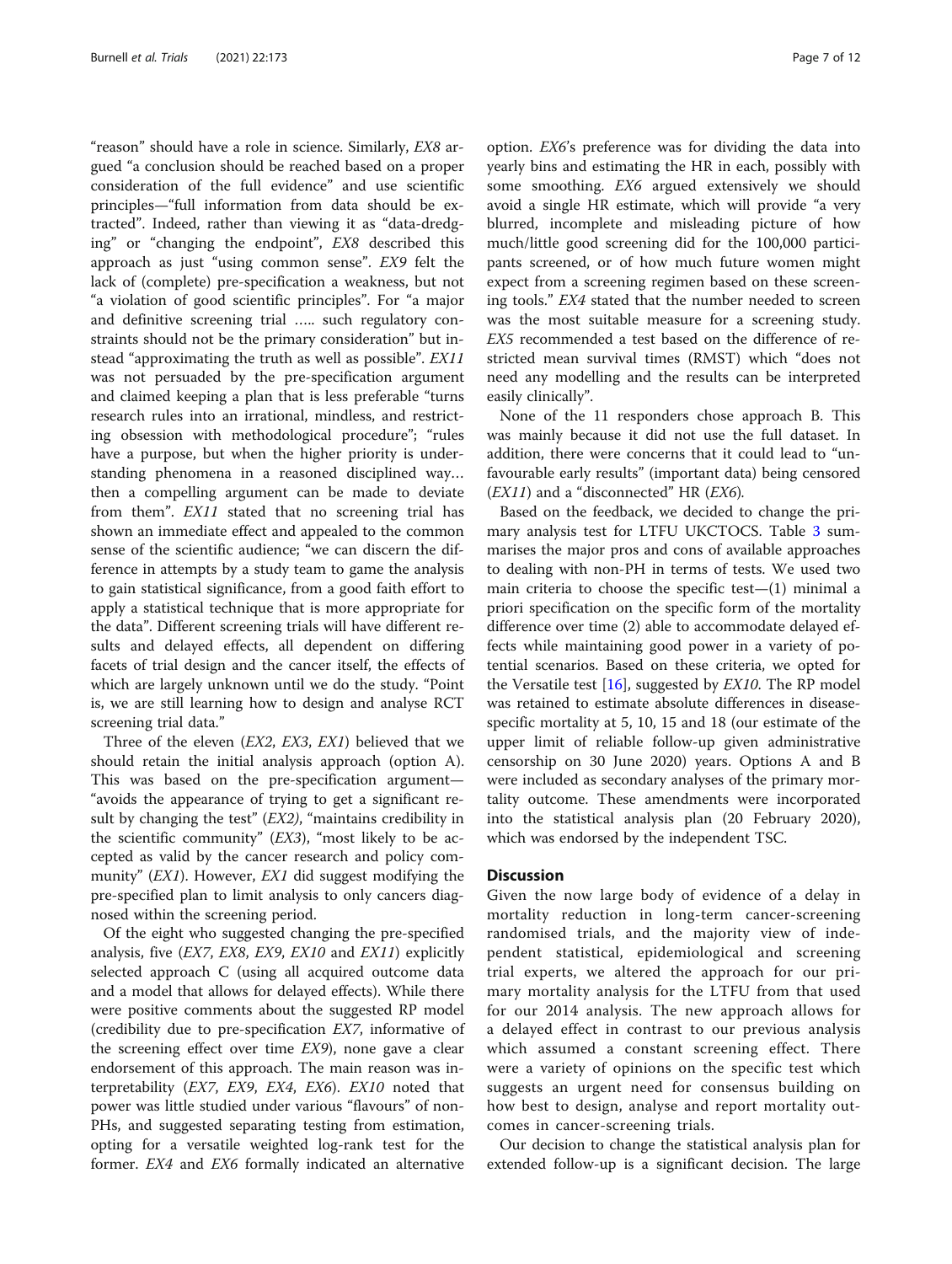| Method                                                                                            | Pros                                                                                                                                                                                           | Cons                                                                                                                                                                                                                                                                                                                                   |  |
|---------------------------------------------------------------------------------------------------|------------------------------------------------------------------------------------------------------------------------------------------------------------------------------------------------|----------------------------------------------------------------------------------------------------------------------------------------------------------------------------------------------------------------------------------------------------------------------------------------------------------------------------------------|--|
| Weighted log-rank test                                                                            | Not model-based                                                                                                                                                                                | Need to formally pre-specify the expected mor-<br>tality differences over time (functional form of<br>the HR) for the test to have statistical validity.<br>This may prove difficult given that differences<br>will depend on the natural history of the cancer,<br>screening strategy, number of screens, years of<br>follow-up, etc. |  |
|                                                                                                   | Known to improve power in situations of non-<br>PH.                                                                                                                                            | There is an associated risk of mis-specifying the<br>form of the HR, and simulations suggest incor-<br>rectly assuming a late effect, for example, may<br>incur a greater penalty than assuming PHs<br>under early or late effects [33, 47].                                                                                           |  |
|                                                                                                   | Most widely used and established test for non-<br>PHs in clinical trials                                                                                                                       | Subjects' deaths are given a differential (and<br>arbitrary) weighting which may be hard to<br>justify. A further conceptual problem with<br>weights based on the data is that if a trial<br>subsequently reports again, the weight allocated<br>to each event will change, likely significantly.                                      |  |
| Flexible parametric model such as the Royston-<br>Parmar (RP) model (cubic splines) or fractional | No need to pre-specify specific functional<br>form of the mortality effect                                                                                                                     | No precedence for use as primary analysis in<br><b>RCTs</b>                                                                                                                                                                                                                                                                            |  |
| polynomial (FP) survival model (joint test of all<br>screen arm related terms)                    | Can mimic a non-PH function to almost arbi-<br>trary degree.                                                                                                                                   | Flexibility makes it easy to over fit and include<br>random data artefacts.                                                                                                                                                                                                                                                            |  |
|                                                                                                   |                                                                                                                                                                                                | Power properties not well known. Will lose<br>power with too many model parameters.                                                                                                                                                                                                                                                    |  |
|                                                                                                   | Allows one to accurately describe the hazards<br>and their ratio over time.                                                                                                                    | Need to pre-specify number of knots/degrees of<br>freedom and placement of knots for RP model.<br>FP model requires choice of selection of powers<br>and degree. Can be guided by information cri-<br>teria but then data dependent, and may reflect<br>artefacts.                                                                     |  |
|                                                                                                   | Relatively easy to fit                                                                                                                                                                         | Test, as proposed, considers if mortality curves<br>are "different". Significant result could<br>theoretically result from crossing curves, even<br>curves with no difference in area under the<br>curve.                                                                                                                              |  |
| Weibull model (with separate shape parameters<br>for group)                                       | Can reflect simple time-varying differences in<br>mortality curves succinctly<br>Easy to fit                                                                                                   | Unlikely to capture more complex curves<br>sufficiently. All hazard functions must be<br>monotonic (constant decrease or increase)                                                                                                                                                                                                     |  |
| Cox model with time varying coefficient (TVC)                                                     | Extension of Cox model, so perhaps more<br>readily acceptable given prior use                                                                                                                  | Need to pre-specify function of time that the<br>non-PHs apply to-usually a simple linear or log<br>function of time                                                                                                                                                                                                                   |  |
|                                                                                                   | Able to incorporate non-PHs without specifying Interpretation not straightforward                                                                                                              |                                                                                                                                                                                                                                                                                                                                        |  |
|                                                                                                   | differences in mortality curves (functional form).<br>For example, choose linear function of time,<br>then time-varying effect could be linear decreas-<br>ing or increasing.                  | Awkward and (very) time-consuming to fit (splits<br>data at each failure)<br>No definite agreement on test of significance.<br>Could be similar to the joint test on 2 degrees                                                                                                                                                         |  |
|                                                                                                   | No need to consider baseline hazard function                                                                                                                                                   | of freedom.                                                                                                                                                                                                                                                                                                                            |  |
| Difference in restricted mean survival time<br>(RMST)                                             | No need to be model-based, can use non-<br>parametric estimation.                                                                                                                              | Need to pre-specify choice of time restriction,<br>possibly including initial time t0, as well as final                                                                                                                                                                                                                                |  |
|                                                                                                   | Can reflect any time-varying difference in mor-<br>tality - estimate of RMST difference graphically<br>corresponds to the difference in area between<br>the respective survival curves.        | time limit t1.                                                                                                                                                                                                                                                                                                                         |  |
|                                                                                                   | Do not need to speculate on particular form of<br>time varying difference in mortality. However<br>choice of time restriction may depend on<br>expectation of difference (HR functional form). | May be time consuming to estimate, including<br>standard error.                                                                                                                                                                                                                                                                        |  |
|                                                                                                   | Gives a meaningful single summary estimate                                                                                                                                                     | As the test looks for differences in area under                                                                                                                                                                                                                                                                                        |  |

<span id="page-7-0"></span>Table 3 Summary of pros and cons of potential statistical tests that could be used when there is a time varying mortality difference (non-proportional hazards)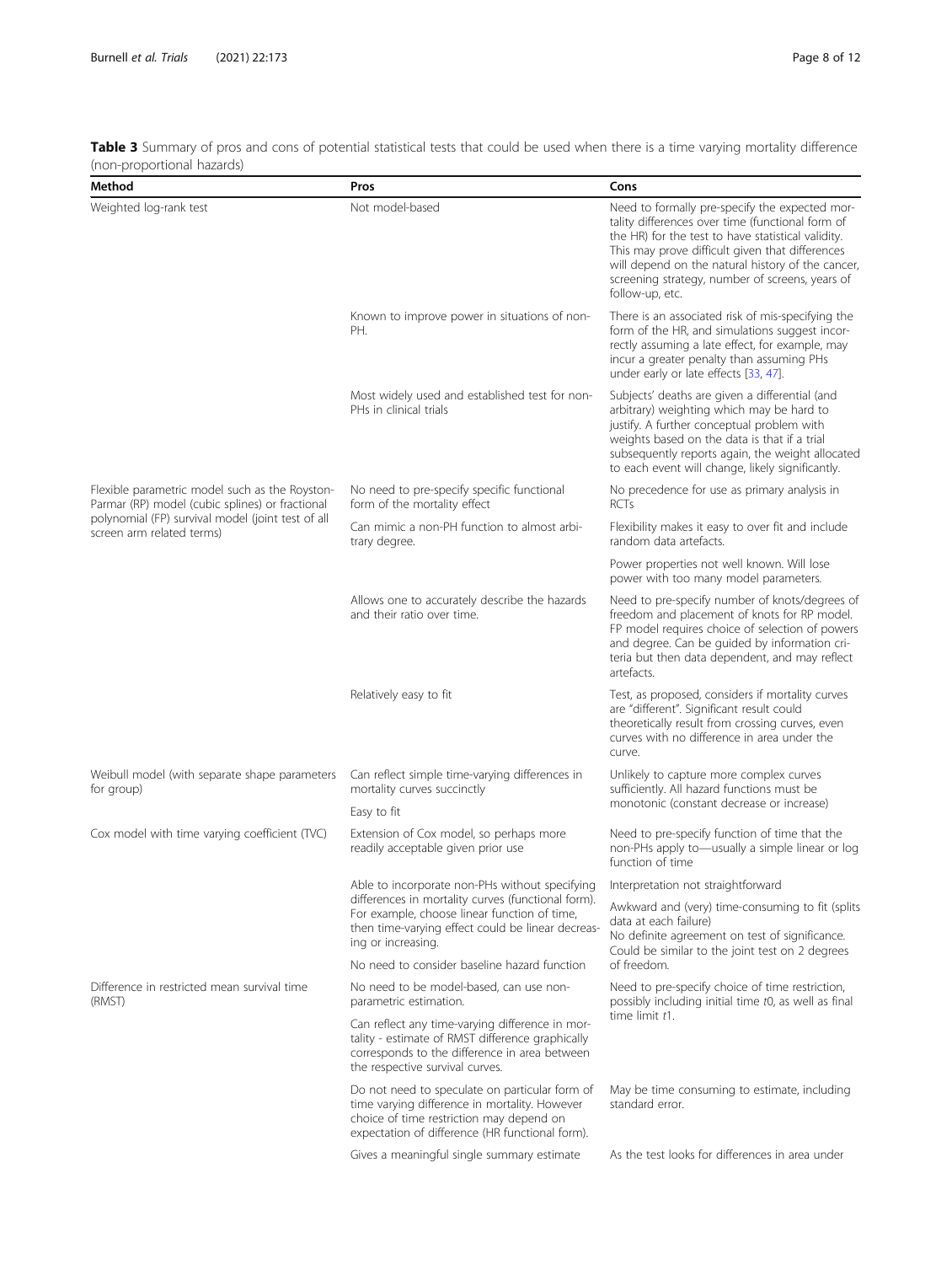| Table 3 Summary of pros and cons of potential statistical tests that could be used when there is a time varying mortality difference |  |  |
|--------------------------------------------------------------------------------------------------------------------------------------|--|--|
| (non-proportional hazards) (Continued)                                                                                               |  |  |

| Method                                                                                                                                     | Pros                                                                                                                                                                  | Cons                                                                                                                      |
|--------------------------------------------------------------------------------------------------------------------------------------------|-----------------------------------------------------------------------------------------------------------------------------------------------------------------------|---------------------------------------------------------------------------------------------------------------------------|
|                                                                                                                                            | even with non-PHs                                                                                                                                                     | the curve, survival curves that come back<br>together can result in a significant test result.                            |
| Combined test (of Cox test with a permutation                                                                                              | Simulations suggest power not much lower                                                                                                                              | Difficult to explain                                                                                                      |
| test based on RSMTs on 2 df)                                                                                                               | than Cox alone under PHs and more powerful<br>in more situations than joint test [33, 47].                                                                            | Time-consuming to fit (permutation test).                                                                                 |
|                                                                                                                                            |                                                                                                                                                                       | Issues of RMST (see above)—choice of time<br>restriction                                                                  |
|                                                                                                                                            | Enhanced power for early effect                                                                                                                                       | Simulations suggest not powerful for late effects                                                                         |
| Joint test (of Cox proportional screen arm effect<br>+ Grambsch-Thurneau non-PH test on 2 df)                                              | Test based on results of the Cox model (screen<br>arm effect and the Schoenfeld residuals), so<br>perhaps more readily acceptable given prior use<br>of the Cox model | Simulations suggest better under late effects but<br>not good power for early effects [33, 47].                           |
|                                                                                                                                            | Relatively simple test (with degree of<br>intuitiveness), but more powerful than just<br>screen arm effect under non-PHs                                              |                                                                                                                           |
| Combination tests such as Versatile Test<br>(maximum test statistic of 3 weighted tests-<br>early, PHs, late effects) or "max-combo" (also | Not model-based                                                                                                                                                       | Appears complicated (need for reference to a<br>correlated multivariate z-distribution for test<br>statistic)             |
| includes "middle" effects)                                                                                                                 | Provides good power in all situations, covers<br>bases with small price in efficiency                                                                                 | Not the most powerful test.                                                                                               |
|                                                                                                                                            | Best choice if one wants to be agnostic of<br>specifying the time varying mortality difference                                                                        | Can feasibly reject the null hypothesis both in<br>favour of the study arm and of the control arm<br>using the same data. |

majority of the published cancer-screening trials [\[17](#page-10-0), [25](#page-10-0), [26,](#page-10-0) [31,](#page-10-0) [33](#page-11-0), [34](#page-11-0)] have retained the same primary mortality analysis methodology for both their initial and extended follow-up analysis (Table [1\)](#page-2-0). The only exceptions we found were the Two County trial which used negative binomial regression [[14](#page-10-0)] for follow-up analysis in place of Mantel-Haenszel stratified risk-ratios [[12\]](#page-10-0) and the Norwegian Colorectal Cancer Prevention Trial (NORC-CAP) which changed the primary analysis from overall population to subgroups based on gender [\[21](#page-10-0)]. In the Two County trial, whilst no explanation was given, the change was not substantive; both initial and follow-up methods estimated risk ratios. For NORCCAP, "because substantial heterogeneity existed between women and men, the steering committee decided to present results for women and men separately", which may be argued as a significant post hoc data-driven amendment. None of the trials as far as we are aware sought independent expert opinion. In contrast, we undertook an external consultation. Although the independent expert panel was not unanimous, the majority concluded that a rational argument for revision outweighs that of procedure and pre-specification, and recommended choosing the most appropriate test that allows for a delayed effect. We accepted the view of *EX7* that one should "do what you yourselves think is the most effective and secure analysis of all your data, bearing in mind the current state of information about the field." There will be

debate about our decision, which we welcome, given the broader implications.

A number of factors contribute to a delayed mortality effect. In the early trial-years, the absolute death rates are low as a result of eligibility criteria which exclude women with cancer diagnosis. The time interval for an individual to be diagnosed with cancer after joining the trial and then dying of the disease also contributes to the delay in separation of the mortality curves. Additionally, the impact of screening on cancers detected at the initial prevalence screen is reduced, as these are necessarily more advanced when screen-detected compared to screen-detected cancers in later years. The performance of most screening strategies improves over time as the number of screens accumulate and the teams involved become more experienced. This is magnified when longitudinal biomarker algorithms are used, as they are based on detecting change from baseline. Conversely, the length of follow-up after end of screening may reduce the mortality difference as follow-up nears conclusion, as the longer the interval, the greater the dilution of screen-detected cancers by cancers that develop after the end of screening [[34\]](#page-11-0).

The PLCO colorectal [[29\]](#page-10-0) and ovarian [[19](#page-10-0)] trials used a test that has better power for the delayed effect described above. Both used the weighted log-rank test, which is perhaps the best known method for improving power in such situations. However, it requires correctly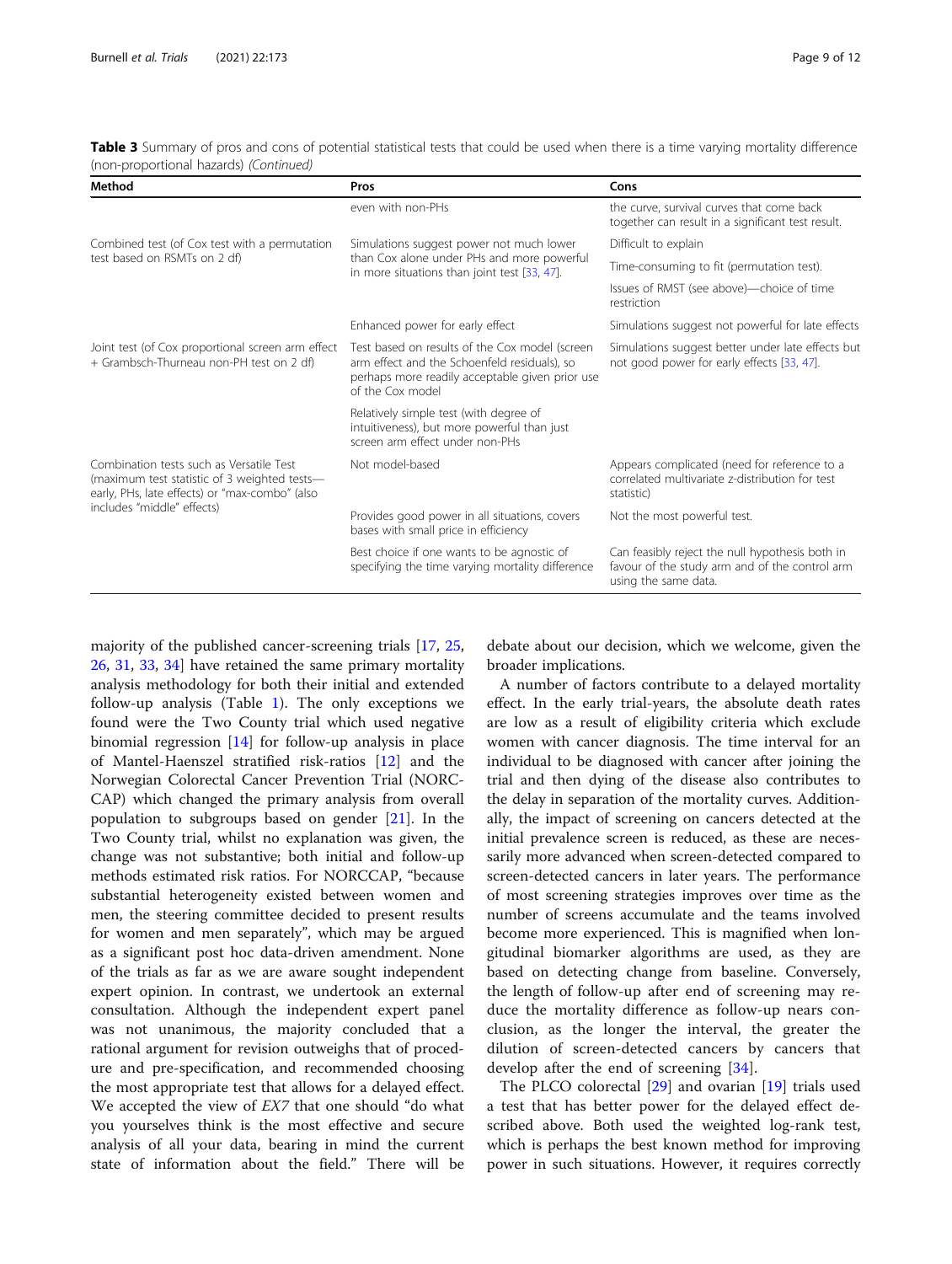<span id="page-9-0"></span>anticipating the specific form of the mortality difference over time, which will depend on the natural history of the cancer, screening strategy, number and frequency of screens and years of follow-up. We have chosen the Versatile test [[42](#page-11-0)], introduced in 2016, which does not require pre-specification of the mortality difference over time. It combines three (weighted) log-rank tests appropriate for capturing early effects, PH and delayed effects, respectively. It is therefore versatile enough to maintain good power in all potential scenarios, rather than optimal in any given scenario.

Unlike other trials, including the PLCO colorectal [[29](#page-10-0)] and ovarian [[19\]](#page-10-0) trials, who measured the screening effect using a single "averaged" rate-ratio, we will use a flexible parametric model to estimate absolute differences in disease-specific mortality at 5, 10, 15 and 18 years. This is in keeping with the growing view that to adequately describe what might be achieved with a particular cancer screening strategy, a more comprehensive set of time-specific measures needs to be reported. Hanley et al. has extensively re-analysed cancer screening trial data and shown that a one-number summary measure systematically dilutes the estimate of mortality reduction that results from screening [\[2](#page-10-0)]. In the most recent re-analysis involving breast cancer screening data from Funen, Denmark, the average mortality reduction was 18% using a PH model and ranged from 0 to 30% when a non-PH model was used that considered the impact at different points over time. The reductions were largest for periods where sufficient time had elapsed for the impact to manifest  $[48]$  $[48]$ . It is important to note that our estimates of screening efficacy will not necessarily capture the screening effect of a screening program, where participants would likely start screening at age 50 and continue for possibly 25 years. However, once results of our primary analysis are published, it will be possible for groups around the world to use our data to model effectiveness over a longer timeframe and in multiple settings.

The key strength of our approach is the independent and transparent process we have adopted to address a challenging issue and the criteria we used to choose a new specific approach. This involved accommodating delayed effects while maintaining good power in a variety of potential scenarios and requiring minimal a priori speculation on the specific form of the mortality difference over time. A limitation is that given the orthodoxy surrounding pre-specification for analysis of trials, we have retained the original Cox model with an averaged HR over time as an estimate for our secondary analysis.

The screening community is only beginning to understand the challenges posed by long-term cancerscreening trials. Mortality reductions may have been underestimated across cancer types by not considering their timing. Given the importance of early detection in many national cancer strategies, we hope our report will accelerate much needed consensus building on how best to design, analyse and report trials testing cancer screening strategies—as it is clear our currently accepted and widely used methods are insufficient. We also hope it will encourage debate and transparency on how advances in understanding and new analytical methods can be evaluated and incorporated into long-term trials.

#### Supplementary Information

The online version contains supplementary material available at [https://doi.](https://doi.org/10.1186/s13063-021-05125-8) [org/10.1186/s13063-021-05125-8.](https://doi.org/10.1186/s13063-021-05125-8)

Additional file 1: Supplementary Material 1. Cover Letter to Independent International Expert panel, Outline of Options, Comment Form. Supplementary Table S1. Summary of Responses from Independent International Group.

#### Abbreviations

UKCTOCS: United Kingdom Collaborative Trial of Ovarian Cancer Screening; LTFU UKCTOCS: Long-term follow-up of the United Kingdom Collaborative Trial of Ovarian Cancer Screening; RCT: Randomised controlled trial; RR: Rate ratio; HR: Hazard ratio; CI: Confidence interval; PH: Proportional hazards; TMC: Trial Management Committee; TSC: Trial Steering Committee; SAC: Scientific Advisory Committee; MMS: Multimodal group; USS: Ultrasound group; RP: Royston-Parmar model; NORCCAP: Norwegian Colorectal Cancer Prevention Trial; PLCO: Prostate, Lung, Colorectal and Ovarian Cancer Screening Trial

#### Acknowledgements

We are hugely grateful to the international panel of experts (Professor Marc Buyse, Professor David Cox, Professor Stephen Duffy, Professor Mitch Gail, Professor Jim Hanley, Professor David Harrington, Professor Patrick Royston, Professor David Schoenfeld, Professor Robert Smith, Professor David Speigelhalter, Professor LJ Wei) who have contributed their time and expertise. We are also indebted to the insights and support provided by the members of the Trial Steering Committee—Professor Henry Kitchener (Chair), Professor Julietta Patnick, Professor Jack Cuzick and Ms. Annwen Jones. We thank all 202,638 volunteers without whom the trial would not have been possible and all the staff involved in this trial for their hard work and dedication.

#### Disclaimer

The views expressed are those of the authors and not necessarily those of the NHS, the NIHR or the Department of Health and Social Care.

#### Authors' contributions

The process was conceived following many discussions within the TMC involving all authors. MP and UM supervised the study. MB performed the literature search. MB, SJS, AMcG and MP proposed the statistical analysis options with further input from JC (TSC). The survey was drafted by MB, AGM, MP and UM with input from IJJ, AMcG and SJS. AGM, AR and MB collated the results and MB undertook analysis. All contributed to data interpretation. MB prepared the tables. MB, AGM and UM drafted the manuscript. AMcG, LF, SA, JK, RW, IJJ, MP and SJS helped revise the draft. All authors critically reviewed the manuscript and approved the report before submission.

#### Funding

The LTFU UKCTOCS is supported by National Institute for Health Research (NIHR HTA grant 16/46/01), Cancer Research UK (CRUK) and The Eve Appeal. UKCTOCS was funded by Medical Research Council (G9901012 and G0801228), CRUK (C1479/A2884), and the Department of Health, with additional support from The Eve Appeal. Researchers at UCL are supported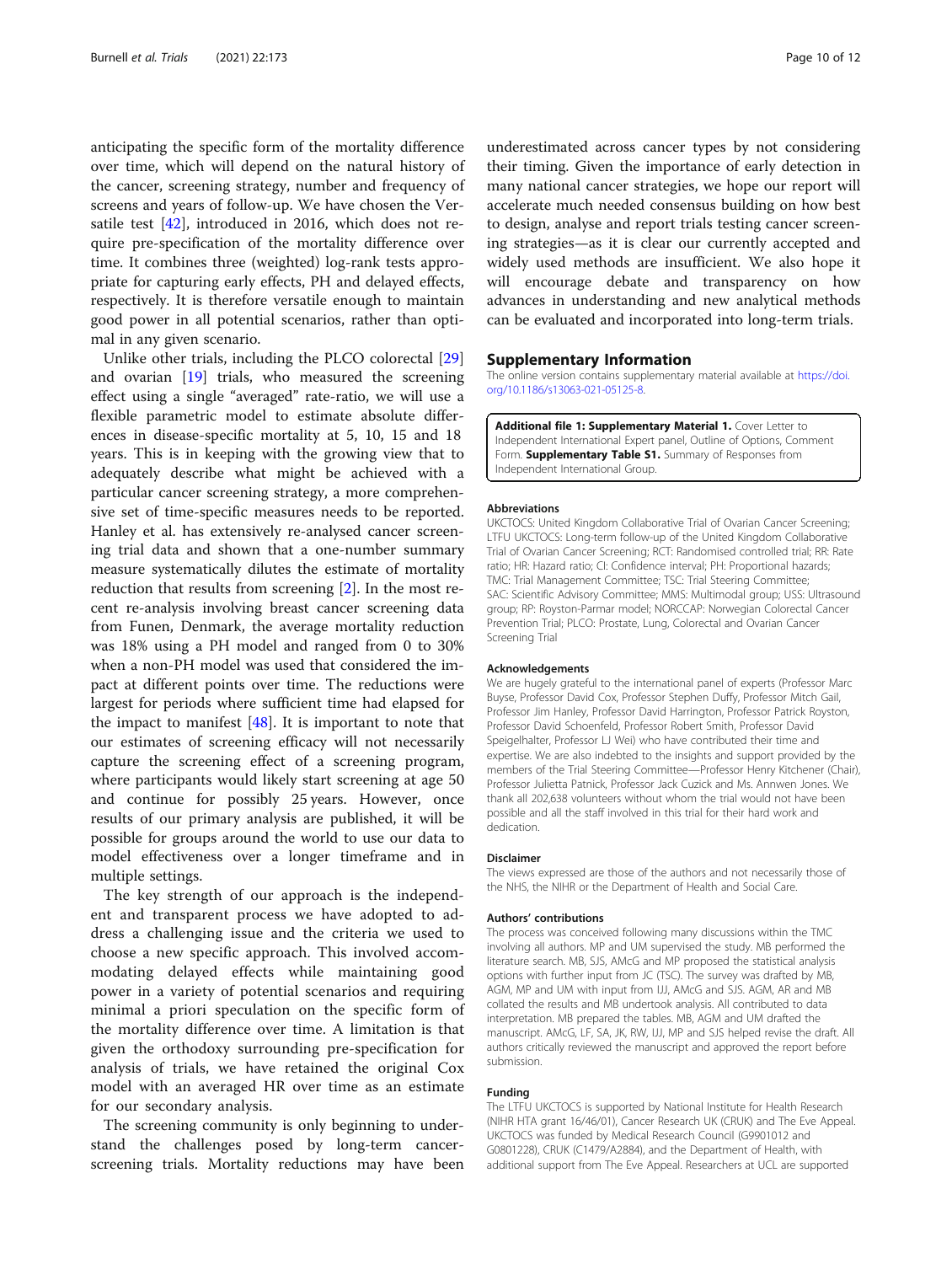<span id="page-10-0"></span>by the NIHR University College London Hospitals (UCLH) Biomedical Research Centre and MRC CTU at UCL core funding (MR\_UU\_12023).

#### Availability of data and materials

Table [2](#page-5-0) and Supplementary Table [1](#page-9-0) contain the exact comments provided by the experts.

#### Ethics approval and consent to participate

The initial study was approved by the UK North West Multicentre Research Ethics Committees (North West MREC 00/8/34) on 21 June 2000 with sitespecific approval from the local regional ethics committees and the Caldicott guardians (data controllers) of the primary care trusts. The long-term followup amendment was approved on 24 January 2017 and the amended protocol including the new statistical plan was approved on 12 May 2020. All trial participants provided written informed consent.

#### Consent for publication

All authors have seen the final version of the manuscript and give their consent for publication.

#### Competing interests

UM has stocks in Abcodia Ltd. awarded to her by UCL. SJS and IJJ are coinventors of the Risk of Ovarian Cancer Algorithm (ROCA) that has been licensed to Abcodia Ltd. by Massachusetts General Hospital (MGH) and Queen Mary University of London (QMUL). IJJ has a financial interest in Abcodia Ltd as a shareholder and director. IJJ and SJS are entitled to royalty payments via MGH and QMUL from any commercial use of the ROCA. All other authors declare no competing interests.

#### Author details

<sup>1</sup>MRC CTU at UCL, Institute of Clinical Trials and Methodology, University College London, 90 High Holborn, 2nd Floor, London WC1V 6LJ, UK. <sup>2</sup>MGH Biostatistics, Massachusetts General Hospital and Harvard Medical School, 55 Fruit Street, Boston, MA 02114, USA. <sup>3</sup>Department of Women's Cancer, Institute for Women's Health, University College London, 84-86 Chenies Mews, London WC1E 6HU, UK. <sup>4</sup>Department of Pathology, Barts Health National Health Service Trust, The Royal Hospital, Whitechapel Rd, London E1 1BB, UK.<sup>5</sup> Department of Clinical Biochemistry, Barts Health National Health Service Trust, Barts Health, 4th floor, Pathology and Pharmacy, 80 Newark St, London E1 2ES, UK. <sup>6</sup>Department of Gynaecological Oncology, Queen Alexandra Hospital, Cosham, Portsmouth, Hampshire PO6 3LY, UK. <sup>7</sup>Sussex Health Outcomes Research and Education in Cancer, Brighton and Sussex Medical School, University of Sussex, Science Park Road, Falmer, Brighton BN1 9RX, UK. <sup>8</sup>Create Health, 150 Cheapside, London EC2V 6ET, UK.<br><sup>9</sup>Denartment of Social Policy, London School of Economics, Hough <sup>9</sup>Department of Social Policy, London School of Economics, Houghton Street, London WC2A 2AE, UK. <sup>10</sup>University of New South Wales, Sydney, NSW 2052, Australia.

#### Received: 18 August 2020 Accepted: 11 February 2021 Published online: 01 March 2021

#### References

- Etzioni RD, Thompson IM. What do the screening trials really tell us and where do we go from here? Urol Clin North Am. 2014;41(2):223–8.
- 2. Hanley JA. Measuring mortality reductions in cancer screening trials. Epidemiol Rev. 2011;33:36–45.
- 3. Hanley JA, McGregor M, Liu Z, et al. Measuring the mortality impact of breast cancer screening. Can J Public Health. 2013;104(7):e437–42.
- 4. Bjurstam N, Bjorneld L, Duffy SW, et al. The Gothenburg breast screening trial: first results on mortality, incidence, and mode of detection for women ages 39-49 years at randomization. Cancer. 1997;80(11):2091–9.
- 5. Bjurstam N, Bjorneld L, Warwick J, et al. The Gothenburg Breast Screening Trial. Cancer. 2003;97(10):2387–96.
- 6. Frisell J, Eklund G, Hellstrom L, et al. The Stockholm breast cancer screening trial--5-year results and stage at discovery. Breast Cancer Res Treat. 1989; 13(1):79–87.
- 7. Frisell J, Eklund G, Hellstrom L, et al. Randomized study of mammography screening--preliminary report on mortality in the Stockholm trial. Breast Cancer Res Treat. 1991;18(1):49–56.
- 8. Frisell J, Lidbrink E, Hellstrom L, et al. Followup after 11 years--update of mortality results in the Stockholm mammographic screening trial. Breast
- Cancer Res Treat. 1997;45(3):263–70. Miller AB, To T, Baines CJ, et al. The Canadian National Breast Screening Study: update on breast cancer mortality. J Natl Cancer Inst Monogr. 1997. [https://doi.org/10.1093/jncimono/1997.22.37\(22\):37-41](https://doi.org/10.1093/jncimono/1997.22.37(22):37-41).
- 10. Miller AB, To T, Baines CJ, et al. Canadian National Breast Screening Study-2: 13-year results of a randomized trial in women aged 50-59 years. J Natl Cancer Inst. 2000;92(18):1490–9.
- 11. Miller AB, Wall C, Baines CJ, et al. Twenty five year follow-up for breast cancer incidence and mortality of the Canadian National Breast Screening Study: randomised screening trial. BMJ. 2014;348:g366.
- 12. Tabar L, Fagerberg CJ, Gad A, et al. Reduction in mortality from breast cancer after mass screening with mammography. Randomised trial from the Breast Cancer Screening Working Group of the Swedish National Board of Health and Welfare. Lancet. 1985;1(8433):829–32.
- 13. Tabar L, Vitak B, Chen HH, et al. The Swedish Two-County Trial twenty years later. Updated mortality results and new insights from long-term follow-up. Radiol Clin N Am. 2000;38(4):625–51.
- 14. Tabar L, Vitak B, Chen TH, et al. Swedish two-county trial: impact of mammographic screening on breast cancer mortality during 3 decades. Radiology. 2011;260(3):658–63.
- 15. Andriole GL, Crawford ED, Grubb RL 3rd, et al. Mortality results from a randomized prostate-cancer screening trial. N Engl J Med. 2009;360(13):1310–9.
- 16. Andriole GL, Crawford ED, Grubb RL 3rd, et al. Prostate cancer screening in the randomized Prostate, Lung, Colorectal, and Ovarian Cancer Screening Trial: mortality results after 13 years of follow-up. J Natl Cancer Inst. 2012; 104(2):125–32.
- 17. Atkin W, Wooldrage K, Parkin DM, et al. Long term effects of once-only flexible sigmoidoscopy screening after 17 years of follow-up: the UK Flexible Sigmoidoscopy Screening randomised controlled trial. Lancet. 2017; 389(10076):1299–311.
- 18. Atkin WS, Edwards R, Kralj-Hans I, et al. Once-only flexible sigmoidoscopy screening in prevention of colorectal cancer: a multicentre randomised controlled trial. Lancet. 2010;375(9726):1624–33.
- 19. Buys SS, Partridge E, Black A, et al. Effect of screening on ovarian cancer mortality: the Prostate, Lung, Colorectal and Ovarian (PLCO) Cancer Screening Randomized Controlled Trial. JAMA. 2011;305(22):2295–303.
- 20. Hocking WG, Hu P, Oken MM, et al. Lung cancer screening in the randomized Prostate, Lung, Colorectal, and Ovarian (PLCO) Cancer Screening Trial. J Natl Cancer Inst. 2010;102(10):722–31.
- 21. Holme O, Loberg M, Kalager M, et al. Long-term effectiveness of sigmoidoscopy screening on colorectal cancer incidence and mortality in women and men: a randomized trial. Ann Intern Med. 2018;168(11):775–82.
- 22. Holme O, Loberg M, Kalager M, et al. Effect of flexible sigmoidoscopy screening on colorectal cancer incidence and mortality: a randomized clinical trial. JAMA. 2014;312(6):606–15.
- 23. Holme O, Loberg M, Kalager M, et al. Long-term effectiveness of sigmoidoscopy screening in women and men. Ann Intern Med. 2018;169(9):663–4.
- 24. National Lung Screening Trial Research T, Aberle DR, Adams AM, et al. Reduced lung-cancer mortality with low-dose computed tomographic screening. N Engl J Med. 2011;365(5):395–409.
- 25. Pinsky PF, Miller E, Prorok P, et al. Extended follow-up for prostate cancer incidence and mortality among participants in the Prostate, Lung, Colorectal and Ovarian randomized cancer screening trial. BJU Int. 2019; 123(5):854–60.
- 26. Pinsky PF, Prorok PC, Yu K, et al. Extended mortality results for prostate cancer screening in the PLCO trial with median follow-up of 15 years. Cancer. 2017;123(4):592–9.
- 27. Sandblom G, Varenhorst E, Lofman O, et al. Clinical consequences of screening for prostate cancer: 15 years follow-up of a randomised controlled trial in Sweden. Eur Urol. 2004;46(6):717–23 discussion 724.
- 28. Sandblom G, Varenhorst E, Rosell J, et al. Randomised prostate cancer screening trial: 20 year follow-up. BMJ. 2011;342:d1539.
- 29. Schoen RE, Pinsky PF, Weissfeld JL, et al. Colorectal-cancer incidence and mortality with screening flexible sigmoidoscopy. N Engl J Med. 2012; 366(25):2345–57.
- 30. Schroder FH, Hugosson J, Roobol MJ, et al. Screening and prostate-cancer mortality in a randomized European study. N Engl J Med. 2009;360(13):1320–8.
- 31. Schroder FH, Hugosson J, Roobol MJ, et al. Screening and prostate cancer mortality: results of the European Randomised Study of Screening for